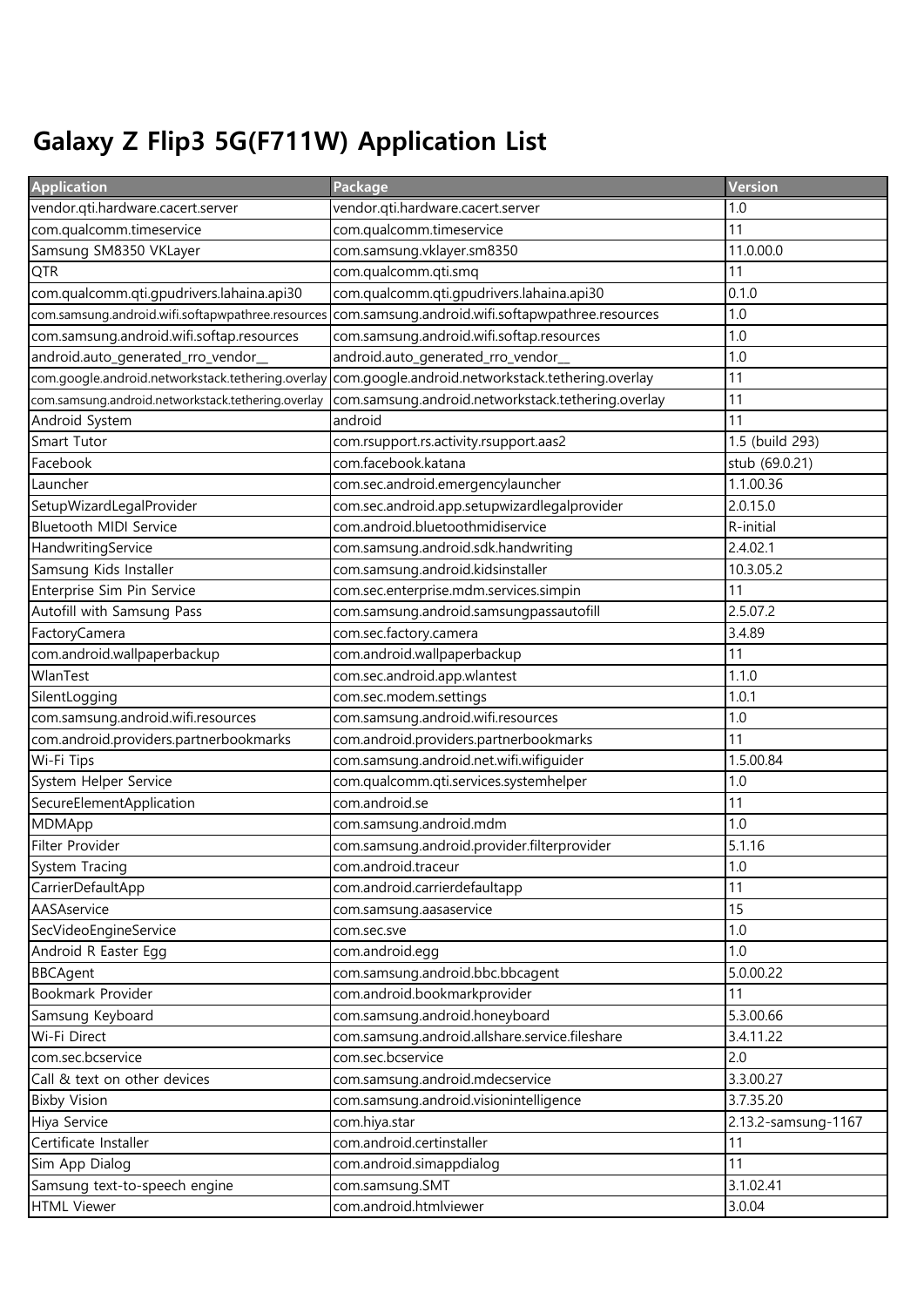| Video Trimmer                         | com.samsung.app.newtrim                                     | 3.0.25.1          |
|---------------------------------------|-------------------------------------------------------------|-------------------|
| Sticker Center                        | com.samsung.android.stickercenter                           | 2.1.00.8          |
| Tools                                 | com.sec.android.app.quicktool                               | 8.3.13            |
| Smart Switch Agent                    | com.sec.android.easyMover.Agent                             | 1.7.00.40         |
| Dictionary                            | com.diotek.sec.lookup.dictionary                            | 3.002.015         |
| ShortcutBNR                           | com.samsung.android.shortcutbackupservice                   | 11                |
| ChromeCustomizations                  | com.sec.android.app.chromecustomizations                    | 3.0.28            |
| EmergencyProvider                     | com.sec.android.provider.emergencymode                      | 1.1.00.6          |
| com.google.android.captiveportallogin | com.google.android.captiveportallogin                       |                   |
| com.google.android.captiveportallogin | com.google.android.captiveportallogin                       |                   |
| CaptivePortalLogin                    | com.google.android.captiveportallogin                       | aml_cap_302000201 |
| com.google.android.captiveportallogin | com.google.android.captiveportallogin                       |                   |
| com.google.android.captiveportallogin | com.google.android.captiveportallogin                       |                   |
| com.google.android.captiveportallogin | com.google.android.captiveportallogin                       |                   |
| com.google.android.captiveportallogin | com.google.android.captiveportallogin                       |                   |
| com.google.android.captiveportallogin | com.google.android.captiveportallogin                       |                   |
| <b>IMS Settings</b>                   | com.samsung.advp.imssettings                                | 1.0               |
| Video Editor                          | com.sec.android.app.vepreload                               | 3.6.80.13         |
| android.autoinstalls.config.samsung   | android.autoinstalls.config.samsung                         | 0000              |
| Clock                                 | com.sec.android.app.clockpackage                            | 12.0.10.45        |
| Private Share                         | com.samsung.android.privateshare                            | 1.1.00.31         |
| Video call effects                    | com.samsung.android.vtcamerasettings                        | 1.2.04.19         |
| Print Service Recommendation Service  | com.google.android.printservice.recommendation              | 1.3.0             |
| SamsungOne                            | com.monotype.android.font.samsungone                        | 1.1.02.0          |
| Service provider location             | com.sec.location.nfwlocationprivacy                         | 1.0.10            |
| Clipboard edge                        | com.samsung.android.app.clipboardedge                       | 3.2.04            |
| Facebook App Manager                  | com.facebook.appmanager                                     | 69.0.21           |
| SecurityLogAgent                      | com.samsung.android.securitylogagent                        | 10.1.00.1         |
| Perso                                 | com.sec.android.app.personalization                         | 11                |
| EasyOneHand                           | com.sec.android.easyonehand                                 | 5.0               |
| Samsung capture                       | com.samsung.android.app.smartcapture                        | 4.7.17            |
| Create movie                          | com.samsung.app.highlightplayer                             | 3.6.80.13         |
| Companion Device Manager              | com.android.companiondevicemanager                          | 11                |
| Cameralyzer                           | com.sec.factory.cameralyzer                                 | 3.4.21.6300       |
| Auto Hotspot                          | com.sec.mhs.smarttethering                                  | 1.0.98.0          |
| Reminder                              | com.samsung.android.app.reminder                            | 12.2.02.7000      |
| Application recommendations           | com.samsung.android.mapsagent                               | 1.0.00.27         |
| Samsung Blockchain Keystore           | com.samsung.android.coldwalletservice                       | 1.3.05.9          |
| com.samsung.android.container         | com.samsung.android.container                               | 11                |
| Samsung Free                          | com.samsung.android.app.spage                               | 5.3.02.8          |
| Keyboard Content Center               | com.samsung.android.icecone                                 | 1.4.00.51         |
| AR Zone                               | com.samsung.android.arzone                                  | 1.5.00.39         |
| <b>Basic Daydreams</b>                | com.android.dreams.basic                                    | 11                |
| Nearby Service                        | com.samsung.android.allshare.service.mediashare             | 3.3.11.22         |
| BluetoothTest                         | com.sec.android.app.bluetoothtest                           | 11                |
| Key Chain                             | com.android.keychain                                        | 11                |
| slocation                             | com.samsung.android.location                                | 1.5.82.102        |
| Calendar                              | com.samsung.android.calendar                                | 12.2.04.8000      |
| Bluetooth                             | com.android.bluetooth                                       | 11                |
| Samsung Editing Assets                | com.sec.android.app.ve.vebgm                                | 2.1.80.5          |
| com.sec.enterprise.knox.attestation   | com.sec.enterprise.knox.attestation                         | 1.0.3             |
| Live Transcribe & Sound Notifications | com.google.audio.hearing.visualization.accessibility.scribe | 4.3.366152410     |
| ₩"Bixby₩" voice wake-up               | com.samsung.android.bixby.wakeup                            | 2.1.30.28         |
|                                       |                                                             |                   |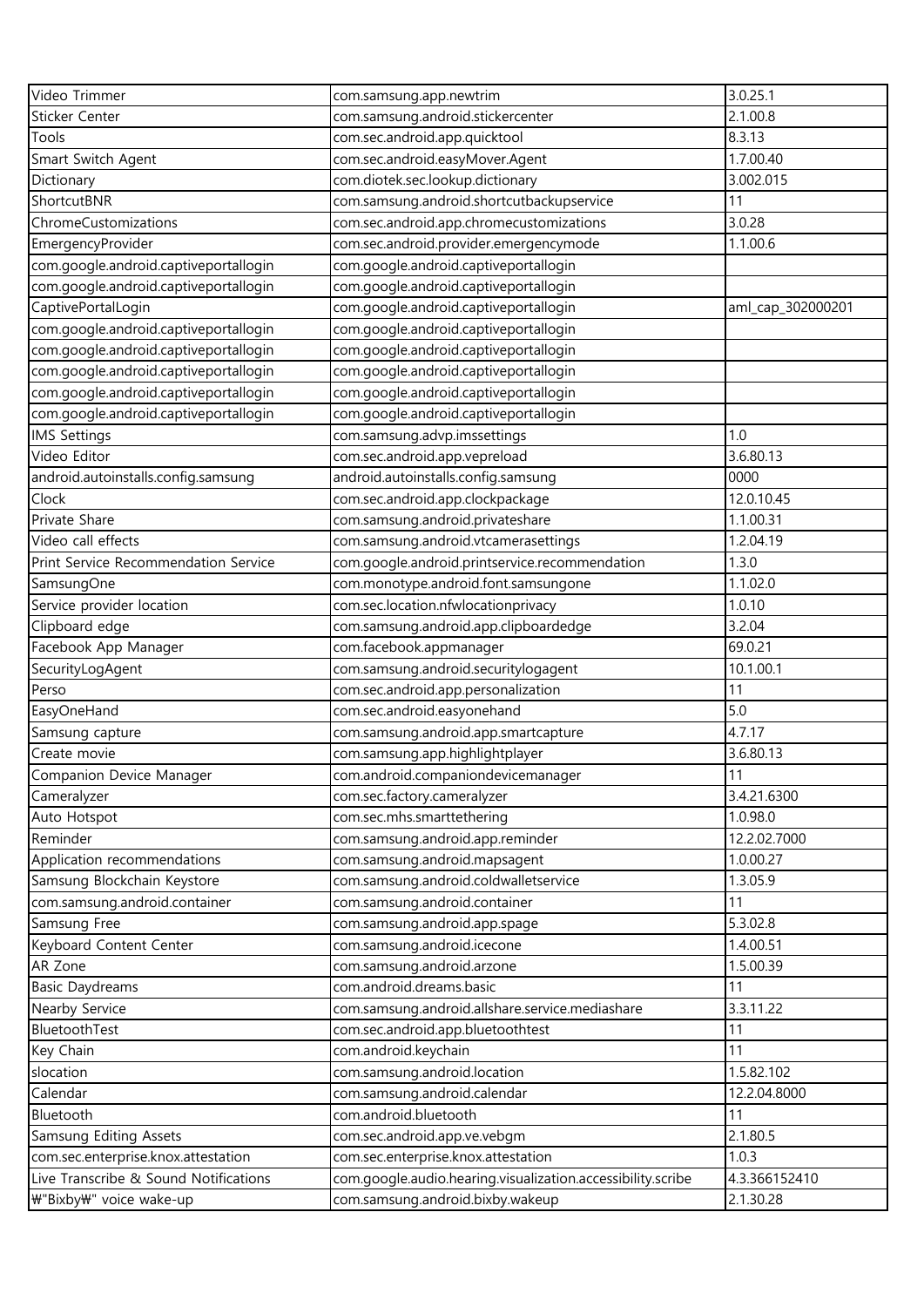| <b>SCPM Client</b>                          | com.samsung.android.sm.policy                    | 3.2.16        |
|---------------------------------------------|--------------------------------------------------|---------------|
| <b>USBSettings</b>                          | com.sec.usbsettings                              | 1.0           |
| Photo Screensavers                          | com.android.dreams.phototable                    | 11            |
| Weather                                     | com.sec.android.daemonapp                        | 1.6.32.42     |
| Smart View                                  | com.samsung.android.smartmirroring               | 8.2.14.14     |
| SimMobilityKit                              | com.samsung.ims.smk                              | 1.3.20        |
| Samsung Internet                            | com.sec.android.app.sbrowser                     | 14.2.3.14     |
| Dual Messenger                              | com.samsung.android.da.daagent                   | 3.1.00.0      |
| Dsms                                        | com.samsung.android.dsms                         | 2.0.08        |
| DRParser Mode                               | com.sec.android.app.parser                       | 12.0.00.4     |
| Quick Share                                 | com.samsung.android.aware.service                | 3.5.11.22     |
| Samsung ApexService                         | com.sec.android.app.apex                         | 3.3.18        |
| EmergencyManagerService                     | com.sec.android.emergencymode.service            | 1.1.00.57     |
| Sound picker                                | com.samsung.android.app.soundpicker              | 10.0.11.17    |
| com.samsung.ucs.agent.ese                   | com.samsung.ucs.agent.ese                        | 11            |
| Wearable Manager Installer                  | com.samsung.android.app.watchmanagerstub         | 2.1.01.21004  |
| Motion photo Viewer                         | com.samsung.android.motionphoto.viewer           | 1.0.46        |
| Android Shared Library                      | com.google.android.ext.shared                    |               |
| TetheringAutomation                         | com.sec.automation                               | 2.0.1         |
| AR Doodle                                   | com.samsung.android.ardrawing                    | 3.1.01.22     |
| Wi-Fi Calling                               | com.sec.unifiedwfc                               | 6.5.05.89     |
| com.google.ar.core                          | com.google.ar.core                               | 0             |
| AppLinker                                   | com.sec.android.app.applinker                    | 2.1.17        |
| Print Spooler                               | com.android.printspooler                         | 11            |
| <b>FACM</b>                                 | com.samsung.android.aircommandmanager            | 1.2.78        |
| <b>Automation Test</b>                      | com.sec.android.app.DataCreate                   | 1.1           |
| MDE Service Framework                       | com.samsung.android.mdx.kit                      | 1.2.18.20     |
| Knox Enrollment Service                     | com.sec.enterprise.knox.cloudmdm.smdms           | 2.1.66        |
| Link Sharing                                | com.samsung.android.app.simplesharing            | 12.2.00.6     |
| com.samsung.android.brightnessbackupservice | com.samsung.android.brightnessbackupservice      | 11            |
| com.sec.phone                               | com.sec.phone                                    | 1.0           |
| Safety Information                          | com.samsung.safetyinformation                    | 3.0.34.0      |
| <b>Favourite Contacts</b>                   | com.sec.android.widgetapp.easymodecontactswidget | 12.5.14       |
| SIM Toolkit                                 | com.android.stk                                  | 11            |
| <b>NFC</b>                                  | com.android.nfc                                  | 11            |
| PacProcessor                                | com.android.pacprocessor                         | 11            |
| Foundation                                  | com.monotype.android.font.foundation             | 2.3.04.0      |
| QDCM-FF                                     | com.qti.snapdragon.qdcm_ff                       | 1.0           |
| com.qualcomm.atfwd                          | com.qualcomm.atfwd                               | 11            |
| Secure UI Service                           | com.qualcomm.qti.services.secureui               | 1.0           |
| com.android.carrierconfig                   | com.android.carrierconfig                        | 1.0.0         |
| Market Feedback Agent                       | com.google.android.feedback                      | 11-6684105    |
| Google Services Framework                   | com.google.android.gsf                           | 11-6684105    |
| Emergency information                       | com.android.emergency                            | 11            |
| Android Setup                               | com.google.android.setupwizard                   | 230.367616364 |
| Google One Time Init                        | com.google.android.onetimeinitializer            | 11-6684105    |
| com.android.wallpapercropper                | com.android.wallpapercropper                     | 11            |
| Storage Manager                             | com.android.storagemanager                       | 11            |
| System UI                                   | com.android.systemui                             | 11            |
| AlwaysOnDisplay                             | com.samsung.android.app.aodservice               | 6.3.77        |
| AR Emoji                                    | com.samsung.android.aremoji                      | 5.5.00.24     |
| AR Emoji Editor                             | com.samsung.android.aremojieditor                | 4.4.04.4      |
| Accessibility                               | com.samsung.accessibility                        | 12.5.00.4     |
|                                             |                                                  |               |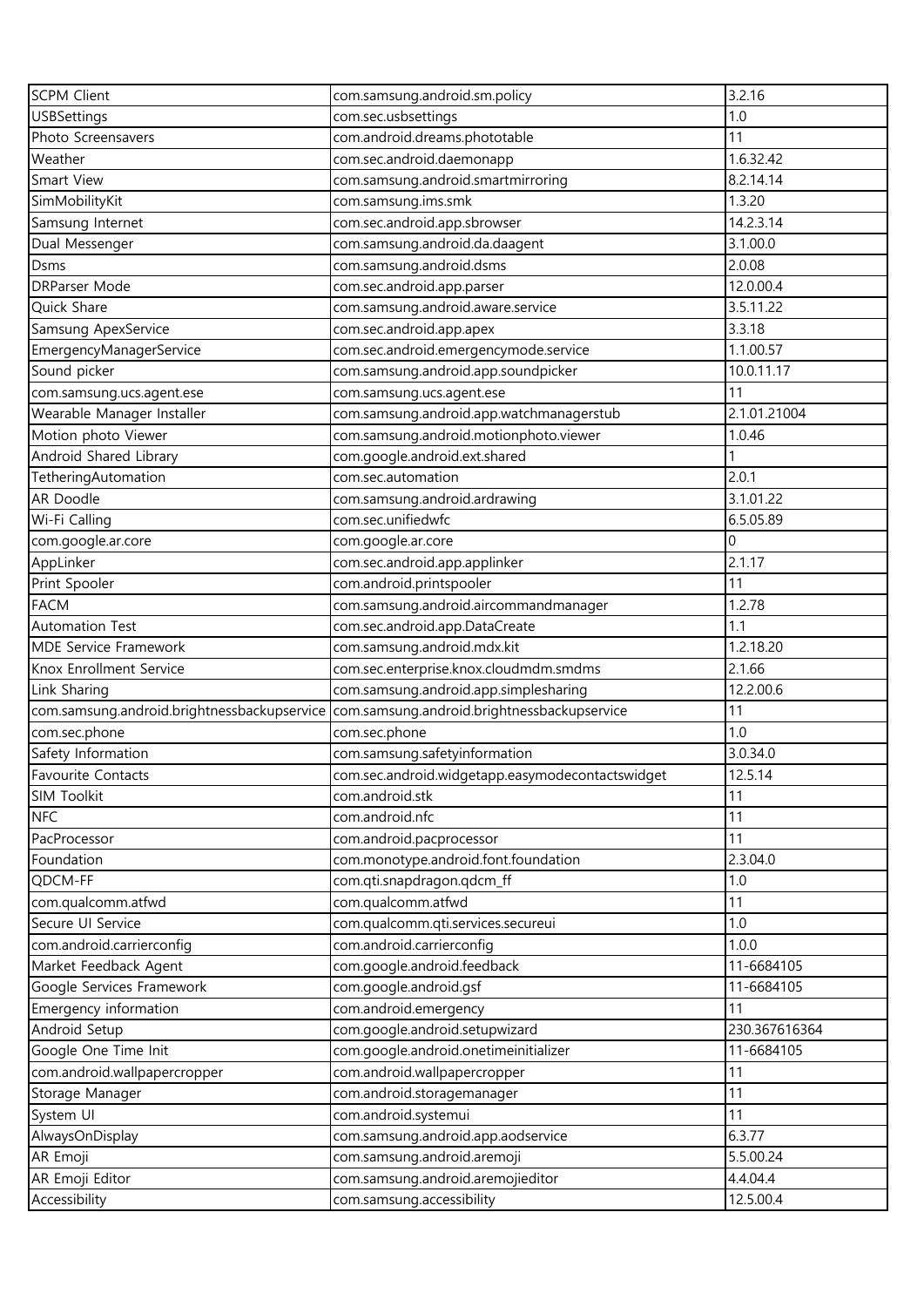| Apps                                       | com.samsung.android.app.appsedge           | 7.2.37.0          |
|--------------------------------------------|--------------------------------------------|-------------------|
| Authentication Framework                   | com.samsung.android.authfw                 | 2.6.03.2          |
| AutoDoodle                                 | com.sec.android.autodoodle.service         | 2.9.21.26         |
| AR Emoji Stickers                          | com.sec.android.mimage.avatarstickers      | 3.0.06.56         |
| com.android.backupconfirm                  | com.android.backupconfirm                  | 11                |
| BadgeProvider                              | com.sec.android.provider.badge             | 2.1.00.9          |
| SmartThings                                | com.samsung.android.beaconmanager          | 10.2.00.6         |
| com.samsung.android.biometrics.app.setting | com.samsung.android.biometrics.app.setting | 1.0.0             |
| <b>Bixby Voice</b>                         | com.samsung.android.bixby.agent            | 3.1.20.2          |
| <b>Bixby Voice Stub</b>                    | com.samsung.android.bixby.agent.dummy      | 1.0.03.0          |
| <b>Bixby Dictation</b>                     | com.samsung.android.bixby.service          | 3.0.03.8          |
| <b>BixbyVision Framework</b>               | com.samsung.android.bixbyvision.framework  | 3.8.53.1          |
| <b>Blocked Numbers Storage</b>             | com.android.providers.blockednumber        | 11                |
| Eye comfort shield                         |                                            | 4.0.0             |
| Default Print Service                      | com.samsung.android.bluelightfilter        | 11                |
|                                            | com.android.bips                           | 11                |
| CIDManager                                 | com.samsung.android.cidmanager             |                   |
| <b>CMFA Framework</b>                      | com.samsung.android.cmfa.framework         | 1.0.00.21         |
| CMHProvider                                | com.samsung.cmh                            | 6.5.22            |
| <b>CSC</b>                                 | com.samsung.sec.android.application.csc    | 1.0.1.0           |
| CallBGProvider                             | com.samsung.android.callbgprovider         | 12.1.00.32        |
| CallContentProvider                        | com.samsung.android.incall.contentprovider | 12.0.00.6         |
| Call Log Backup/Restore                    | com.android.calllogbackup                  | 11                |
| ClipboardSaveService                       | com.samsung.clipboardsaveservice           | 2.0               |
| Edge panels                                | com.samsung.android.app.cocktailbarservice | 7.2.33.0          |
| Work profile                               | com.samsung.android.knox.containeragent    | 2.7.05001015      |
| ControlPanel                               | com.samsung.controlpanel                   | 12.5.00.34        |
| DeviceKeystring                            | com.sec.android.app.factorykeystring       | 11                |
| <b>DQA</b>                                 | com.samsung.android.dqagent                | 2.0.19            |
| <b>DeviceTest</b>                          | com.sec.factory                            | 11                |
| DiagMonAgent                               | com.sec.android.diagmonagent               | 7.1.32            |
| Digital Wellbeing                          | com.samsung.android.forest                 | 2.5.01.11         |
| com.google.android.documentsui             | com.google.android.documentsui             |                   |
| com.google.android.documentsui             | com.google.android.documentsui             |                   |
| com.google.android.documentsui             | com.google.android.documentsui             |                   |
| Files                                      | com.google.android.documentsui             | aml_doc_302000000 |
| com.google.android.documentsui             | com.google.android.documentsui             |                   |
| com.google.android.documentsui             | com.google.android.documentsui             |                   |
| com.google.android.documentsui             | com.google.android.documentsui             |                   |
| com.google.android.documentsui             | com.google.android.documentsui             |                   |
| Downloads                                  | com.android.providers.downloads.ui         | 11                |
| Wallpapers                                 | com.samsung.android.app.dressroom          | 1.5.39            |
| Live focus                                 | com.samsung.android.app.dofviewer          | 6.0.81            |
| Wallpaper services                         | com.samsung.android.dynamiclock            | 3.3.02.31         |
| Dynamic System Updates                     | com.android.dynsystem                      | 11                |
| TestWandFota                               | com.samsung.android.app.earphonetypec      | 1.2.18            |
| Nearby device scanning                     | com.samsung.android.easysetup              | 11.1.02.3         |
| com.samsung.android.knox.attestation       | com.samsung.android.knox.attestation       | 1.2.00.26         |
| com.sec.epdq                               | com.sec.epdg                               | 11                |
| SamsungEuiccService                        | com.samsung.euicc                          | 30.1.1            |
| <b>External Storage</b>                    | com.android.externalstorage                | 11                |
| Facebook App Installer                     | com.facebook.system                        | 69.0.21           |
| Facebook Services                          | com.facebook.services                      | 69.0.21           |
| FaceService                                | com.samsung.faceservice                    | 4.5.03            |
|                                            |                                            |                   |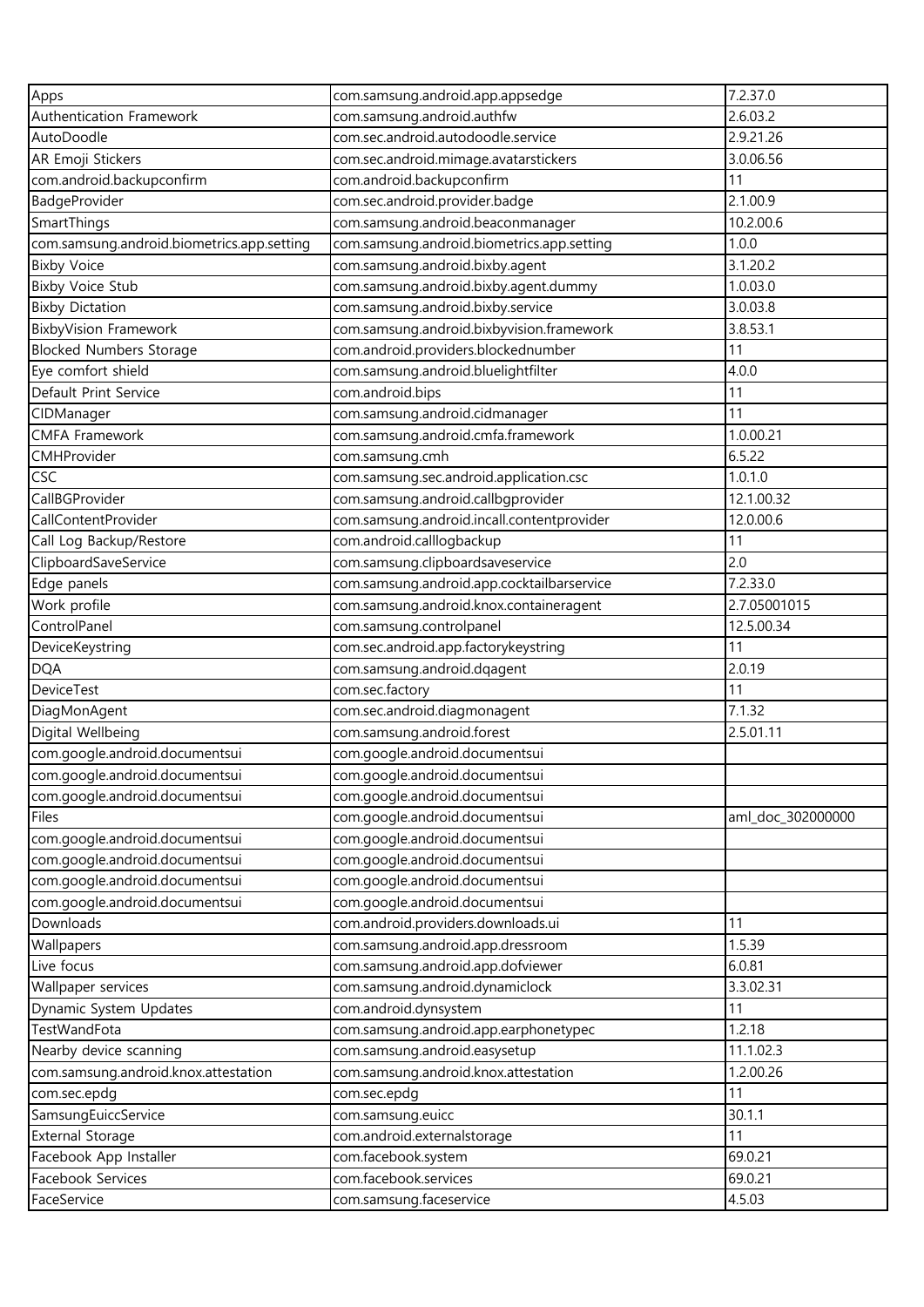| Finder                                           | com.samsung.android.app.galaxyfinder             | 9.7.72.0        |
|--------------------------------------------------|--------------------------------------------------|-----------------|
| Find My Mobile                                   | com.samsung.android.fmm                          | 7.2.14.18       |
| Software update                                  | com.wssyncmldm                                   | 3.7.23          |
| <b>Fused Location</b>                            | com.android.location.fused                       | 11              |
| Galaxy Store                                     | com.sec.android.app.samsungapps                  | 4.5.28.2        |
| Samsung SM8350 GameDriver                        | com.samsung.gamedriver.sm8350                    | 11.0.00.0       |
| Game Launcher                                    | com.samsung.android.game.gamehome                | 5.0.04.2        |
| Game Optimizing Service                          | com.samsung.android.game.gos                     | 3.4.04.11       |
| Game Booster                                     | com.samsung.android.game.gametools               | 3.0.02.2        |
| Package installer                                | com.google.android.packageinstaller              | 11-7276604      |
| GPUWatch                                         | com.samsung.gpuwatchapp                          | 2.0.40          |
| <b>Tags</b>                                      | com.samsung.android.service.tagservice           | 1.6.19.0        |
| HdmApp                                           | com.samsung.android.hdmapp                       | 1.0.00.10       |
| Health Platform                                  | com.samsung.android.service.health               | 1.0.01.07       |
| Adapt Sound                                      | com.sec.hearingadjust                            | 11.0.48         |
| HwModuleTest                                     | com.sec.android.app.hwmoduletest                 | 11              |
| <b>IPService</b>                                 | com.samsung.ipservice                            | 4.5.12          |
| ImsLogger                                        | com.sec.imslogger                                | 1.20200801      |
| Input Devices                                    | com.android.inputdevices                         | 11              |
| SmartFPSAdjuster                                 | com.sec.android.smartfpsadjuster                 | 11              |
| Samsung Visit In                                 | com.samsung.android.ipsgeofence                  | 4.1.02.122      |
| <b>KLMS Agent</b>                                | com.samsung.klmsagent                            | 3.4.21115       |
| Work profile                                     | com.samsung.android.knox.containercore           | 1.0             |
| Device Services                                  | com.samsung.android.kgclient                     | 3.0.56          |
| Knox Key Chain                                   | com.samsung.knox.keychain                        | 11              |
| KnoxPushManager                                  | com.samsung.android.knox.pushmanager             | 1.1.00.39       |
| Link to Windows Service                          | com.samsung.android.mdx                          | 2.2.01.10       |
| <b>DECO PIC</b>                                  | com.samsung.android.livestickers                 | 2.5.00.20       |
| Live Wallpaper Picker                            | com.android.wallpaper.livepicker                 | 11              |
| com.android.localtransport                       | com.android.localtransport                       | 11              |
| Locale Overlay Manager                           | com.samsung.android.localeoverlaymanager         | 11              |
| <b>MCFDeviceContinuity</b>                       | com.samsung.android.mcfds                        | 1.0.01.35       |
| Work Setup                                       | com.android.managedprovisioning                  | 11              |
| Samsung Galaxy Friends                           | com.samsung.android.mateagent                    | 2.1.40.18       |
| mlp                                              | com.samsung.mlp                                  | 5.2.02          |
| com.android.providers.media                      | com.android.providers.media                      | 11              |
| MmsService                                       | com.android.mms.service                          | 11              |
| MobileWips                                       | com.samsung.android.server.wifi.mobilewips       | 1.1.26.0        |
| Service mode RIL                                 | com.sec.android.RilServiceModeApp                | 11              |
| MTP application                                  | com.samsung.android.MtpApplication               | 1.0             |
| MTP Host                                         | com.android.mtp                                  | 11              |
| Separate app sound                               | com.samsung.android.setting.multisound           | 3.0.00.16       |
| NSDSWebApp                                       | com.sec.vsim.ericssonnsds.webapp                 | 2.0.06.0        |
| Samsung Location SDK                             | com.sec.location.nsflp2                          | 5.4.10          |
| NetworkDiagnostic                                | com.samsung.android.networkdiagnostic            | 2.5.06.3        |
| com.google.android.networkstack.permissionconfig | com.google.android.networkstack.permissionconfig | r_aml_301500700 |
| com.google.android.networkstack.permissionconfig | com.google.android.networkstack.permissionconfig |                 |
| com.google.android.networkstack.permissionconfig | com.google.android.networkstack.permissionconfig |                 |
| com.google.android.networkstack.permissionconfig | com.google.android.networkstack.permissionconfig |                 |
| com.google.android.networkstack.permissionconfig | com.google.android.networkstack.permissionconfig |                 |
| com.google.android.networkstack.permissionconfig | com.google.android.networkstack.permissionconfig |                 |
| com.google.android.networkstack.permissionconfig | com.google.android.networkstack.permissionconfig |                 |
| com.google.android.networkstack.permissionconfig | com.google.android.networkstack.permissionconfig |                 |
|                                                  |                                                  |                 |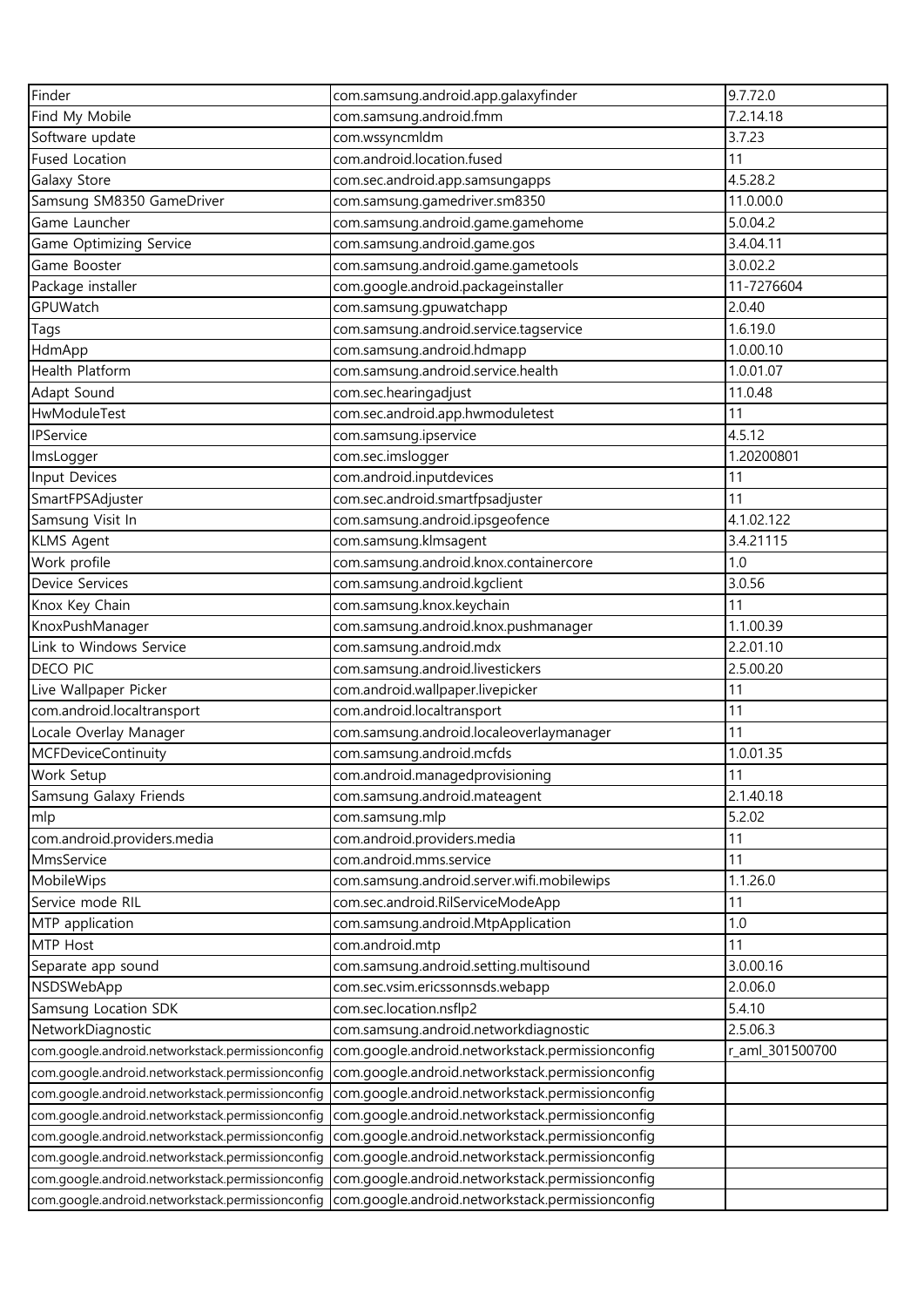| com.google.android.networkstack       | com.google.android.networkstack          |                   |
|---------------------------------------|------------------------------------------|-------------------|
| com.google.android.networkstack       | com.google.android.networkstack          |                   |
| com.google.android.networkstack       | com.google.android.networkstack          |                   |
| Network manager                       | com.google.android.networkstack          | aml_net_302000201 |
| com.google.android.networkstack       | com.google.android.networkstack          |                   |
| com.google.android.networkstack       | com.google.android.networkstack          |                   |
| com.google.android.networkstack       | com.google.android.networkstack          |                   |
| com.google.android.networkstack       | com.google.android.networkstack          |                   |
| com.google.android.networkstack       | com.google.android.networkstack          |                   |
| Configuration update                  | com.samsung.android.app.omcagent         | 5.3.65            |
| com.android.ons                       | com.android.ons                          | 11                |
| SamsungOdaService                     | com.samsung.oda.service                  | 1.6               |
| Configuration message                 | com.wsomacp                              | 7.4.09            |
| OneDrive                              | com.microsoft.skydrive                   | 6.20              |
| Samsung PaymentFramework              | com.samsung.android.spayfw               | 2.9.07            |
| People edge                           | com.samsung.android.service.peoplestripe | 12.7.00.6         |
| RilNotifier                           | com.sec.app.RilErrorNotifier             | 1.0.0             |
| Photo Editor                          | com.sec.android.mimage.photoretouching   | 2.9.26.33         |
| Application installer                 | com.sec.android.preloadinstaller         | 11                |
| ProxyHandler                          | com.android.proxyhandler                 | 11                |
| Media and devices                     | com.samsung.android.mdx.quickboard       | 2.0.14.636        |
| <b>Bixby Routines</b>                 | com.samsung.android.app.routines         | 3.1.20.17         |
| <b>Customization Service</b>          | com.samsung.android.rubin.app            | 2.9.02.2          |
| SCameraService                        | com.samsung.android.camerasdkservice     | 1.1               |
| SCameraXService                       | com.samsung.android.cameraxservice       | 1.1               |
| Configuration update                  | com.samsung.android.sdm.config           | 3.0.12            |
| SEMFactoryApp                         | com.sem.factoryapp                       | 1.0.00.41         |
| SKMSAgentService                      | com.skms.android.agent                   | 1.0.40-54         |
| Software update                       | com.sec.android.soagent                  | 6.0.12            |
| Samsung Push Service                  | com.sec.spp.push                         | 3.3.06            |
| SVC Agent                             | com.samsung.android.svcagent             | 6.0.00.3          |
| Samsung voice input                   | com.samsung.android.svoiceime            | 2.3.02.4          |
| Samsung account                       | com.osp.app.signin                       | 12.5.00.10        |
| Samsung Checkout                      | com.sec.android.app.billing              | 5.0.44.0          |
| Calendar Storage                      | com.android.providers.calendar           | 12.1.00.5         |
| Camera                                | com.sec.android.app.camera               | 11.1.01.82        |
| Samsung Cloud                         | com.samsung.android.scloud               | 4.8.00.13         |
| Contacts                              | com.samsung.android.app.contacts         | 12.7.05.10        |
| Contacts Storage                      | com.samsung.android.providers.contacts   | 12.7.32           |
| Samsung Core Services                 | com.samsung.android.scs                  | 1.2.00.22         |
| Samsung Device Health Manager Service | com.sec.android.sdhms                    | 11                |
| Phone                                 | com.samsung.android.dialer               | 12.7.05.10        |
| Group Sharing                         | com.samsung.android.mobileservice        | 12.2.01.12        |
| Gallery                               | com.sec.android.gallery3d                | 12.1.08.0         |
| Call                                  | com.samsung.android.incallui             | 12.1.05.72        |
| Magnifier                             | com.sec.android.app.magnifier            | 11.0.92           |
| Messages                              | com.samsung.android.messaging            | 12.2.10.19        |
| Samsung Multi Connectivity            | com.samsung.android.mcfserver            | 1.0.03.35         |
| Samsung Pass                          | com.samsung.android.samsungpass          | 2.6.05.7          |
| SamsungPositioning                    | com.samsung.android.samsungpositioning   | 3.1.03.0          |
| SamsungSmartSuggestions               | com.samsung.android.smartsuggestions     | 11                |
| Video Player                          | com.samsung.android.video                | 7.3.10.75         |
| Separated Apps                        | com.samsung.android.appseparation        | 1.0.02.6          |
|                                       |                                          |                   |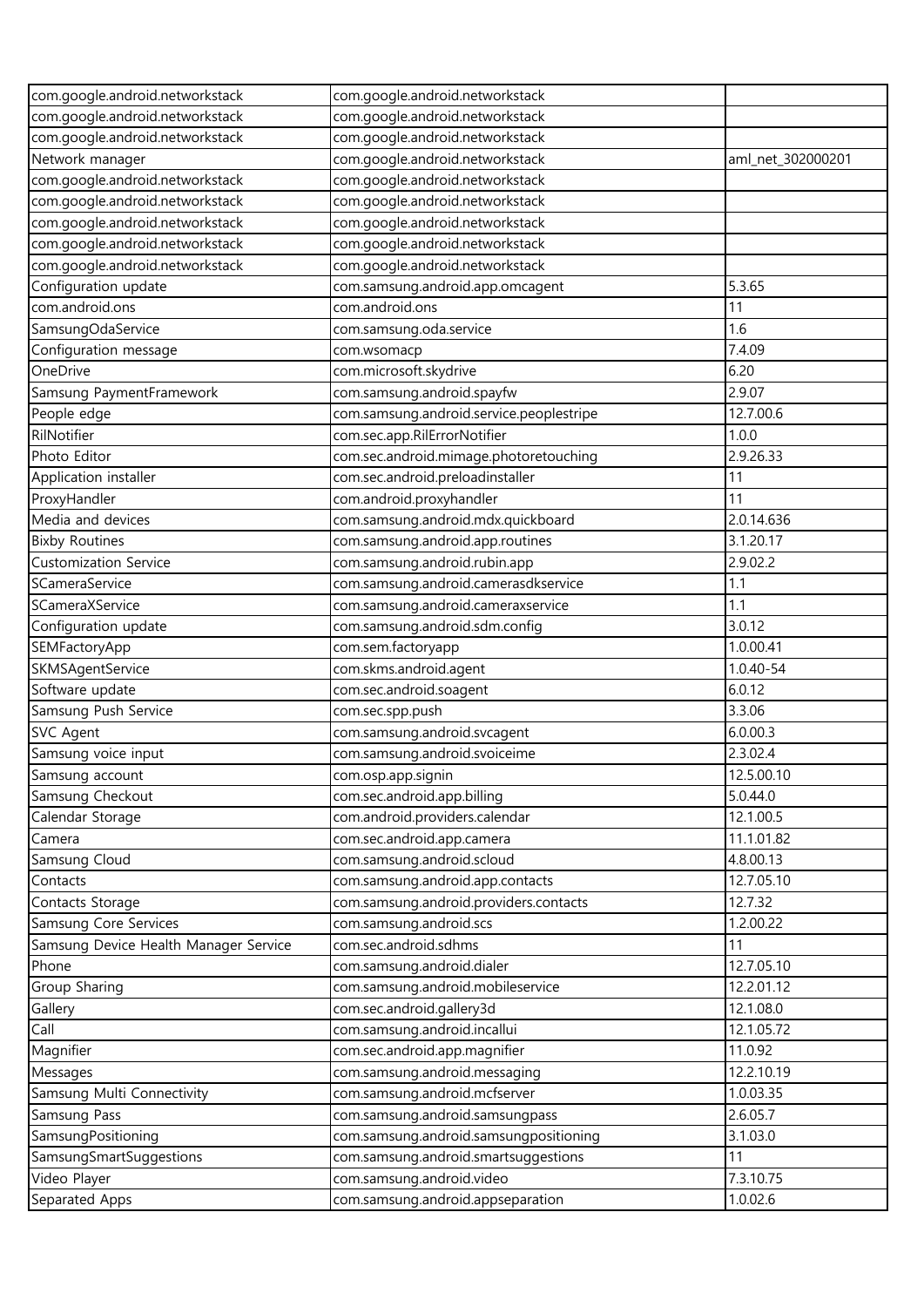| Configuration update                            | com.samsung.android.providers.carrier                       | 1.0.33           |
|-------------------------------------------------|-------------------------------------------------------------|------------------|
| Download Manager                                | com.android.providers.downloads                             | 11               |
| Sec Media Storage                               | com.samsung.android.providers.media                         | 11               |
| My Files                                        | com.sec.android.app.myfiles                                 | 12.2.00.291      |
| Settings                                        | com.android.settings                                        | 11               |
| Settings Suggestions                            | com.android.settings.intelligence                           | 11               |
| Samsung SetupWizard                             | com.sec.android.app.SecSetupWizard                          | 3.2.30.1         |
| SecSoundPicker                                  | com.samsung.android.secsoundpicker                          | 1.0.01.41        |
| Dialer Storage                                  | com.android.providers.telephony                             | 11               |
| Secure Folder                                   | com.samsung.knox.securefolder                               | 1.6.02.14        |
| Send SOS messages                               | com.sec.android.app.safetyassurance                         | 12.1.00.77       |
| SettingsBixby                                   | com.samsung.android.app.settings.bixby                      | 3.1.13           |
| Settings Storage                                | com.android.providers.settings                              | 11               |
| Settings                                        | com.samsung.android.SettingsReceiver                        | 11               |
| Quick Share                                     | com.samsung.android.app.sharelive                           | 12.3.01.7        |
| com.android.sharedstoragebackup                 | com.android.sharedstoragebackup                             | 11               |
| Shell                                           | com.android.shell                                           | 11               |
| Single Take                                     | com.samsung.android.singletake.service                      | 2.1.00.69        |
| Smart Call                                      | com.samsung.android.smartcallprovider                       | 12.3.11.3        |
| EpdgTestApp                                     | com.sec.epdgtestapp                                         | 11               |
| Device care                                     | com.samsung.android.lool                                    | 12.3.00.29       |
| Device security                                 | com.samsung.android.sm.devicesecurity                       | 7.1.13           |
| com.samsung.android.smartswitchassistant        | com.samsung.android.smartswitchassistant                    | 2.0.01           |
| SmartThings Framework                           | com.samsung.android.service.stplatform                      | 1.2.00.16        |
| Smart Touch Call                                | com.samsung.android.visualars                               | 1.0.0.5          |
| SoundAlive                                      | com.sec.android.app.soundalive                              | 11.0.37          |
| Intent Filter Verification Service              | com.android.statementservice                                | 1.0              |
| Crocro and friends                              | com.samsung.android.app.camera.sticker.facearavatar.preload | 3.0.11           |
| StoryService                                    | com.samsung.storyservice                                    | 4.5.18           |
| SumeNN                                          | com.samsung.android.sume.nn.service                         | 1.9.03.18        |
| SystemUIBixby2                                  | com.samsung.systemui.bixby2                                 | 1.4.05.5         |
| SystemUpdate                                    | com.sec.android.systemupdate                                | 12.0.00.0        |
| TADownloader                                    | com.samsung.android.tadownloader                            | 1.2.06           |
| AuthFw TaPack                                   | com.samsung.android.tapack.authfw                           | 1.0.36.0         |
| Tags                                            | com.android.apps.tag                                        | 4.3.01           |
| <b>TalkBack</b>                                 | com.samsung.android.accessibility.talkback                  | 12.5.00.6        |
| Tasks                                           | com.samsung.android.app.taskedge                            | 4.3.12           |
| Phone Services                                  | com.android.phone                                           | 11               |
| Phone                                           | com.android.server.telecom                                  | 11               |
| Call settings                                   | com.samsung.android.app.telephonyui                         | 12.1.05.82       |
| Galaxy Themes Service                           | com.samsung.android.themecenter                             | 11.2.0.0         |
| <b>Galaxy Themes</b>                            | com.samsung.android.themestore                              | 5.2.01.10714     |
| Tips                                            | com.samsung.android.app.tips                                | 3.2.30.0         |
|                                                 |                                                             |                  |
| One UI Home<br>Visual Voicemail                 | com.sec.android.app.launcher                                | 12.5.00.109      |
|                                                 | com.samsung.vvm                                             | 13.0.00.39<br>11 |
| <b>User Dictionary</b><br>VolumeMonitorProvider | com.android.providers.userdictionary                        | 1.2.02           |
|                                                 | com.sec.android.app.volumemonitorprovider                   |                  |
| VpnDialogs                                      | com.android.vpndialogs                                      | 11               |
| core                                            | com.microsoft.appmanager                                    | 1.21043.54.0     |
| <b>IMS Service</b>                              | com.sec.imsservice                                          | 1.0              |
| Knox Analytics Uploader                         | com.samsung.android.knox.analytics.uploader                 | 1.3.03.0         |
| KnoxVpnPacProcessor                             | com.knox.vpn.proxyhandler                                   | 11               |
| ringtonebackup                                  | com.sec.android.app.ringtoneBR                              | 1.0.00.5         |